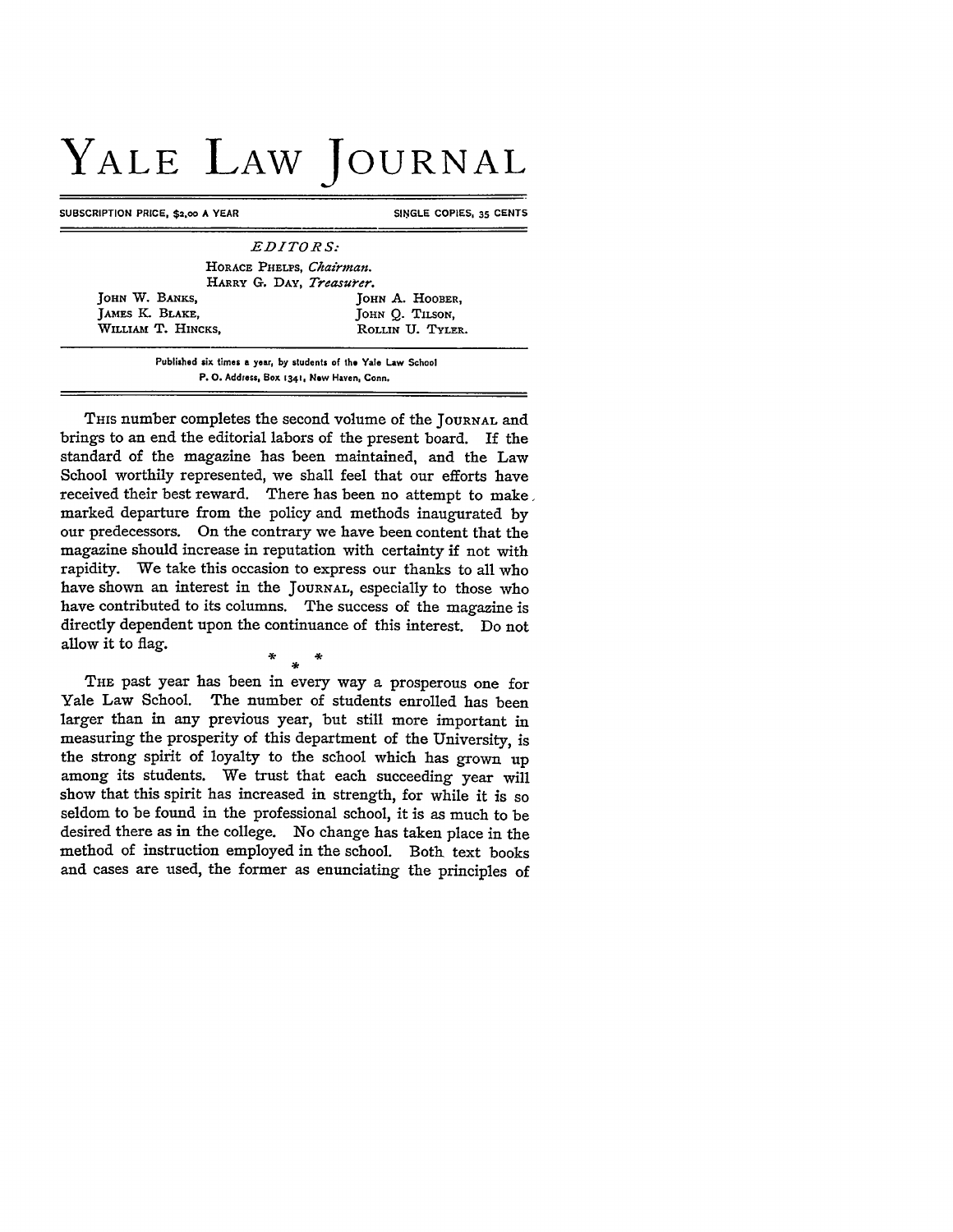law, the latter as illustrating the application of those principles. Naturally the methods of the different professors are as unlike as are the men themselves, yet from each professor the thoughtful student gains not only knowledge of the law, but something of love and respect for the profession, of appreciation of its dignity and importance. No one who has been a student of Yale Law School for the past two years can rightly feel at the time of graduation that his advantages for studying law have been anything short of the best that the times afford. The new building that has been so long contemplated is not yet begun, but we are definitely assured that some action will be taken in that direction in the immediate future. Certainly the condition of affairs demands that something should be done and done speedily.

THE most absorbing topic to a large proportion of our law students at present is probably their bar examinations. The preparatory study necessary, the preliminary red tape, in the shape of applications and affidavits to be complied with, and above all, the possible perplexities of the examination papers themselves, combine to make this final test of legal knowledge seem one of much difficulty and embarrassment. All this talk of certificates of moral character, citizenship and literary qualifications, if overheard by some of the older lawyers at our bar, would probably bring to their minds memories of far different scenes and experiences, as they look back through the years of legal struggle and attainment, to the time when they too started on their new profession. In some lawyer's office, on an appointed evening, the applicant was asked a few general oral questions, which, if satisfactorily answered, enabled him to hang out his shingle before a trusting public. This was all that sufficed, in the "good old days," to preserve the sanctity and learning of the bar. It would be useless to philosophize, as to whether the present age is more degenerate, or whether the recognized standard of learning necessary for the lawyer is higher, but that the modern system is too rigid few will admit, and certainly none would desire to return to the easy-going method of our fathers. The change required by the force of circumstances then, has been made, and yet, even under this severer code of rules, we still find a few specimens of the genus pettifogger with us. This is inevitable. As long as lawyers, like the rest of mankind, are human, the firm of Quirk, Gammon & Snap will be found doing a rushing business, and a bar examination conducted by the recording angel on the strength of the Book of Judgment, is all that can suffice to